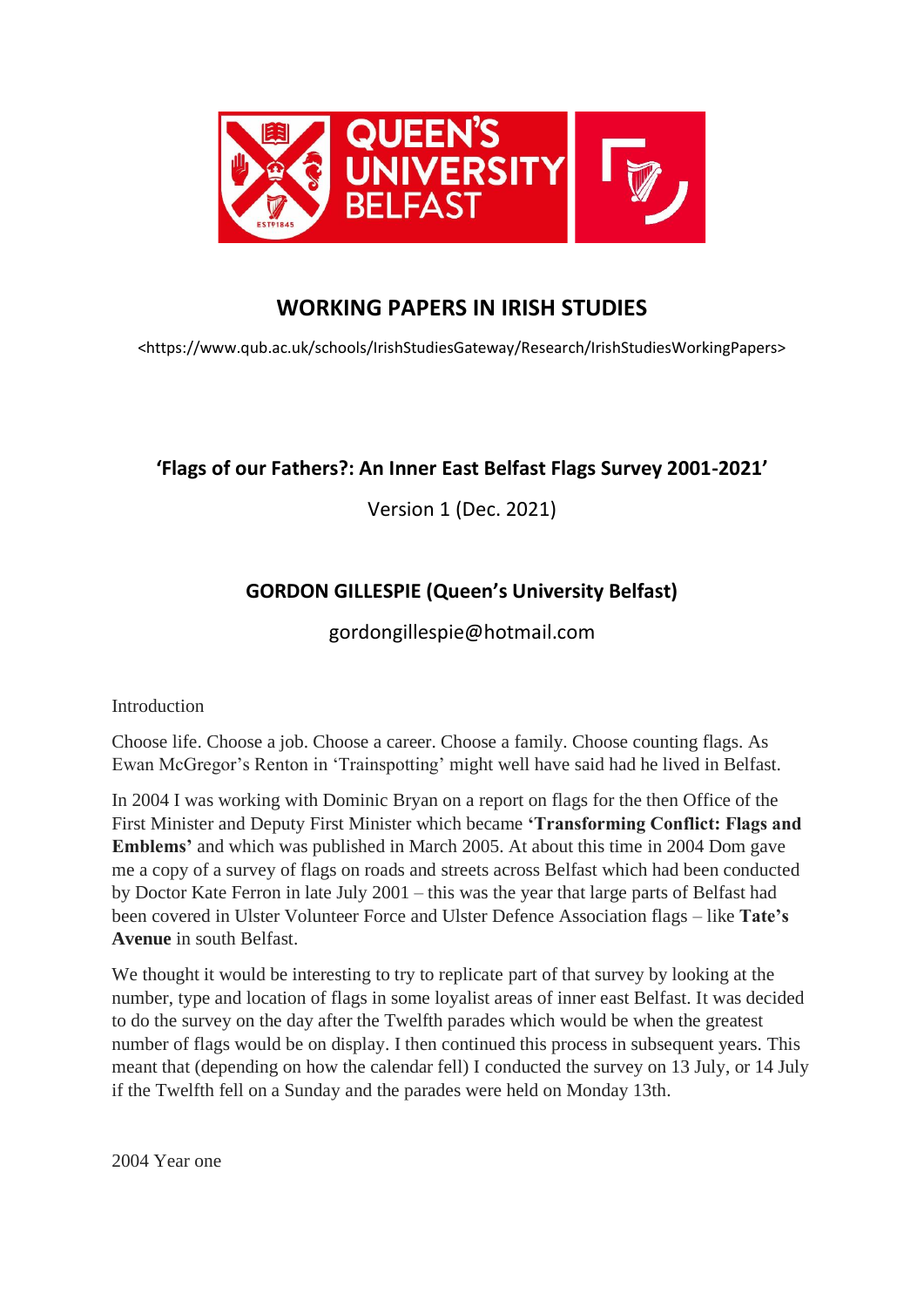In 2004 I covered the Newtownards Road, Templemore Avenue, Albertbridge Road (**map of area**) and the side streets covered by Kate Ferron's survey as well as Dee Street, Mersey Street and part of the Bloomfield area. This took me two mornings to complete. In subsequent years I only covered the Newtownards Road, Templemore Avenue and Albertbridge Road which, setting out at about 6am, I could cover by about 9-10am by which time more people were about (and sometimes giving me strange looks). Interestingly, I've also noticed that whereas in the early years of the survey there were few people around on the morning after the Twelfth in more recent years it seems more like an ordinary working day.

Quite a few of the side streets have changed substantially over this period of time, for example around the Mersey Street area, whereas the main thoroughfares have remained largely the same and so we can get a more consistent run of counting like with like from one year to the next.

A significant factor in what had instigated the renewed interest and concern in public, popular, displays of flags in the early twenty-first century was the physical manifestation of the UDA-UVF feud of 2000 with **UVF Purple Standard** flags and **light blue UDA** flags appearing in many loyalist areas of Belfast in 2001 and often in the same areas where the two paramilitary groups were in competition. This was apparent in Kate Ferron's July 2001 survey when she found 21 UVF and **Red Hand Commando** flags with another 4 **Young Citizen Volunteer** flags and 54 UDA flags on the Newtownards Road, Albertbridge Road and Templemore Avenue alone. By the time I did my first survey, in July 2004, the number of what we might call overtly paramilitary flags had dropped dramatically to 9 UVF or RHC and 5 YCV and 11 UDA or UFF. After 2001 **Union flags and Northern Ireland** flags (more properly called the Ulster Banner) were by far the most common flags on display and this remained the case over the course of the following two decades. The Union flag was the most numerous flag on display every year apart from 2004 when the Union and Northern Ireland flags were jointly most common and 2013 when UVF flags were the second most common – this was the UVF centenary year.

|                                                               |  |  |  |  |  | 01 04 05 06 07 08 09 10 11 12 13 14 15 16 17 18 19 20 21 |  |  |  |  |
|---------------------------------------------------------------|--|--|--|--|--|----------------------------------------------------------|--|--|--|--|
| UJ 23 56 52 42 43 49 52 55 45 52 116 102 66 45 91 62 69 75 77 |  |  |  |  |  |                                                          |  |  |  |  |
| NI 19 56 32 40 34 41 48 46 40 38 26 49 50 33 45 39 44 54 34   |  |  |  |  |  |                                                          |  |  |  |  |
| UVF 17 6 10 0 0 0 1 2 6 3 34 9 6 2 7 14 32 5 3                |  |  |  |  |  |                                                          |  |  |  |  |
| RHC 4 3 4 0 1 1 3 3 3 3 0 2 2 0 0 0 0 0 0                     |  |  |  |  |  |                                                          |  |  |  |  |
| YCV 4 5 5 1 0 0 1 2 5 1 3 2 2 5 5 6 9 3 1                     |  |  |  |  |  |                                                          |  |  |  |  |
| UDA 54  6  2  2  2  3  2  2  2  2  3  3  2  3  4  3  3  5  0  |  |  |  |  |  |                                                          |  |  |  |  |
| UFF 0 5 3 2 2 2 1 1 1 0 0 1 2 1 0 0 1 1 0                     |  |  |  |  |  |                                                          |  |  |  |  |

• Figures cover Newtownards Road, Albertbridge Road and T'more Avenue

## How flags are flown

Kate Ferron had only broken down the location of where flags were flown as either being on a **lamppost** (presumably including traffic lights) or **on a house** or **building** (this was probably because she was covering a large area) but in 2004 I also counted flags at **murals**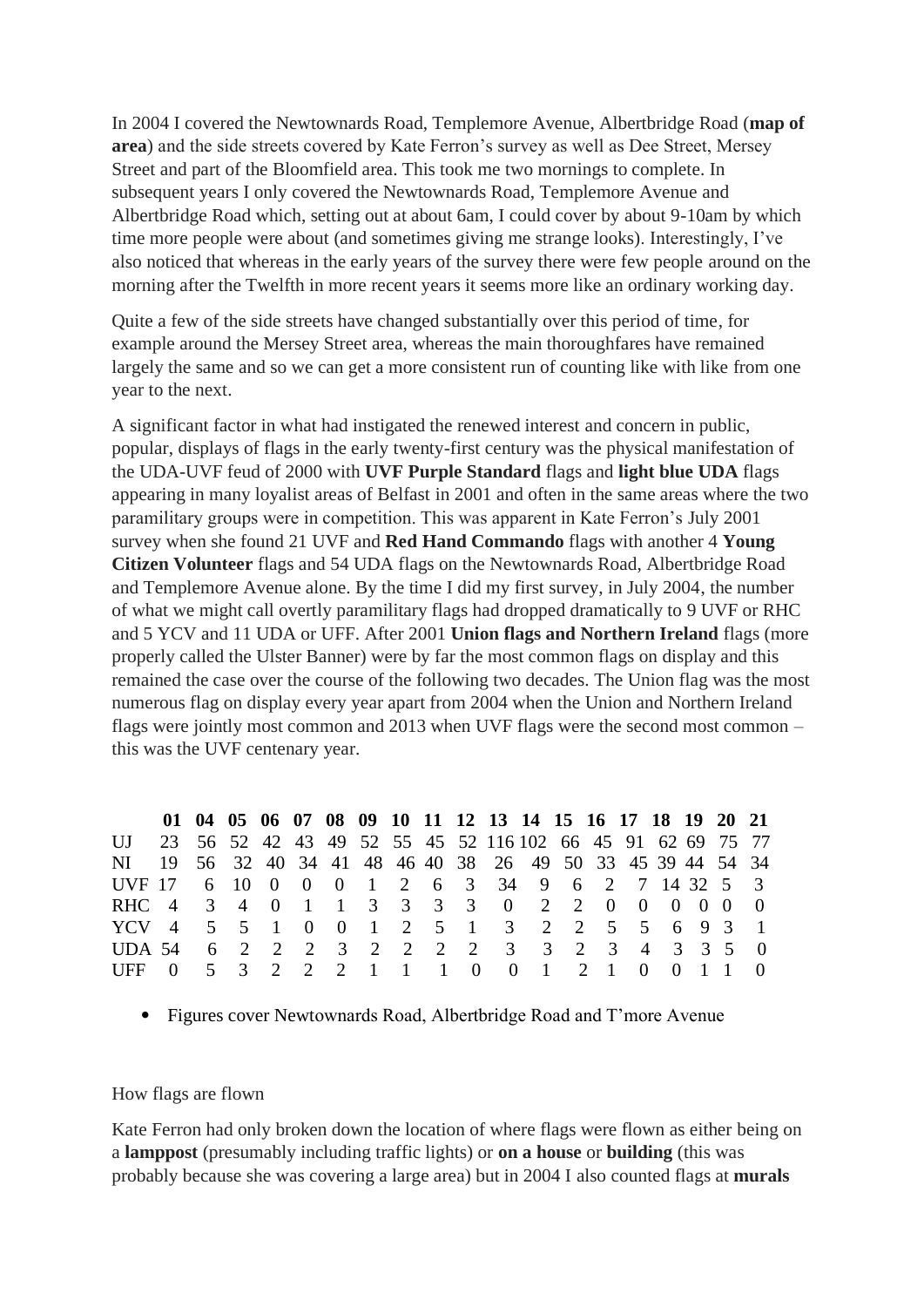and **memorials** separately. In 2005 I added flags **on railings** as a separate category and in 2006 and in 2007 added categories for flags on **other buildings** (usually on a church or Orange Hall), **across the road** (bunting style) and **across the front of houses**. In 2010 I added flags **on bars** and flags **on shops** and, although I missed these two categories in 2011, I have kept those same groupings since 2012. So, although I have, admittedly, been a bit inconsistent over the years in how I broke down where flags were flown there is an annual figure each year for what is usually considered to be the most contested area – the flying of flags on lampposts and traffic lights.

## How displayed

- LP Lamppost (includes traffic lights)
- FP Flagpole
- H/B House or building (2006 on disaggregated and refers to House only)
- Ml Mural also includes memorials
- Rgs on railings
- OB Other buildings
- Xrd Across the road flown bunting style
- XH Across front of house
- FB Flagpole on a bar (included in other buildings except where disaggregated)
- FS Flagpole on a shop (included in other buildings except where disaggregated)

|      | LP $(\%)$ H/B $(\%)$ Ml $(\%)$ Rgs $(\%)$ FB                                           |  |               | <b>FS</b> | OB —                              | Xrd           | XH. | Other                    |
|------|----------------------------------------------------------------------------------------|--|---------------|-----------|-----------------------------------|---------------|-----|--------------------------|
| 2001 | $90(61.6) 56(38.3)$ ------ -------                                                     |  | $- - - - - -$ |           | -------                           |               |     |                          |
| 2004 | $71(45.5)$ 84 (53.8) 1 (0.6) ------                                                    |  | ------        |           |                                   | $- - - - - -$ |     |                          |
| 2005 | 40 (26.0) 92 (59.7) 7 (4.5) 15(9.7)                                                    |  |               |           |                                   |               |     |                          |
| 2006 | $29(25.0)$ 41 (35.3) 6 (5.2) 0 (0.0)                                                   |  | ------        | ------    | 39(33.6) 0(0.0) 0(0.0) 1(0.9)     |               |     |                          |
| 2007 | $37(29.6)$ 39(31.2) 8(6.4) 0(0.0)                                                      |  | ------        | ------    | 40 (32.0) 1 (0.8) 0 (0.0) 0 (0.0) |               |     |                          |
| 2008 | $32(24.2)$ 38(28.8) 8(6.1) 0(0.0)                                                      |  | $-----$       | ------    | 50 (37.9) 3 (2.3) 1 (0.8) 0 (0.0) |               |     |                          |
| 2009 | 44 (30.8) 37 (25.9) 9 (6.3) 0 (0.0)                                                    |  | ------        | ------    | 45 (31.5) 8 (5.6) 0 (0.0) 0 (0.0) |               |     |                          |
| 2010 | 50 (34.5) 41 (28.3) 8 (5.5) 0 (0.0) 17(11.7) 6 (4.1) 17 (11.7) 0 (0.0) 1 (0.7) 5 (3.4) |  |               |           |                                   |               |     |                          |
| 2011 | 38 (28.8) 32 (24.2) 16 (12.1) 1(0.7) ------ ------ 36 (27.3) 7 (5.3) 2 (1.5) 0 (0.0)   |  |               |           |                                   |               |     |                          |
| 2012 | 42 (33.6) 22 (17.6) 16 (12.8) 3(2.4) 6 (4.8) 1 (0.8) 31 (24.8) 0 (0.0) 4 (3.2) 0 (0.0) |  |               |           |                                   |               |     |                          |
| 2013 | $103(52.3) 35(17.8) 19(9.6) 1(0.5) 9(4.6) 3(1.5) 12(6.1)$                              |  |               |           |                                   |               |     | 7(3.6) 5(2.5) 3(1.5)     |
| 2014 | 83 (42.6) 49 (25.1) 13 (6.7) 11(5.6) 12(6.2) 3 (1.5) 17 (8.7)                          |  |               |           |                                   |               |     | $0(0.0)$ 4 (2.1) 3 (1.5) |
| 2015 | 59 (36.0) 45 (27.4) 13 (7.9) 2 (1.2) 14 (8.5) 7 (4.3) 14 (8.5)                         |  |               |           |                                   |               |     | $0(0.0)$ 7 (4.3) 3 (1.8) |
| 2016 | $100(49.8)$ 35 (17.4) 19 (9.5) 0 (0.0) 14 (7.0) 7 (3.5) 15 (7.5)                       |  |               |           |                                   |               |     | 0(0.0) 10(5.0) 1(0.5)    |
| 2017 | $118(60.2) 28(14.3) 14(7.1) 0(0.0) 8(4.1) 6(3.1) 14(7.1)$                              |  |               |           |                                   |               |     | $0(0.0)$ 5 (2.6) 3 (1.5) |
| 2018 | 99 (53.2) 43 (23.1) 14 (7.5) 0 (0.0) 8 (4.3) 6 (3.2) 14 (7.5)                          |  |               |           |                                   |               |     | $0(0.0)$ 2(1.1) $0(0.0)$ |
| 2019 | 92 (49.7) 33 (17.8) 15 (8.1) 5 (2.7) 14 (7.6) 4 (2.2) 15 (8.1)                         |  |               |           |                                   |               |     | $0(0.0)$ 1 (0.5) 6 (3.2) |
| 2020 | 72 (45.6) 35 (22.2) 12 (7.6) 5 (3.2) 12 (7.6) 5 (3.2) 12 (7.6)                         |  |               |           |                                   |               |     | $5(3.2)$ 0(0.0) 0(0.0)   |
| 2021 | 89 (49.7) 37 (20.7) 14 (7.8) 1 (0.6) 15 (8.4) 6 (3.3) 14 (7.8)                         |  |               |           |                                   |               |     | $0(0.0)$ 3 (1.7) 0 (0.0) |

#### **Bannerettes**

One attempt to reduce the number of cheap flags flown on lampposts was the introduction of plastic bannerettes in 2004. These were attached to brackets and were removed at the end of the marching season (the end of August) to be reused the following year. Many of these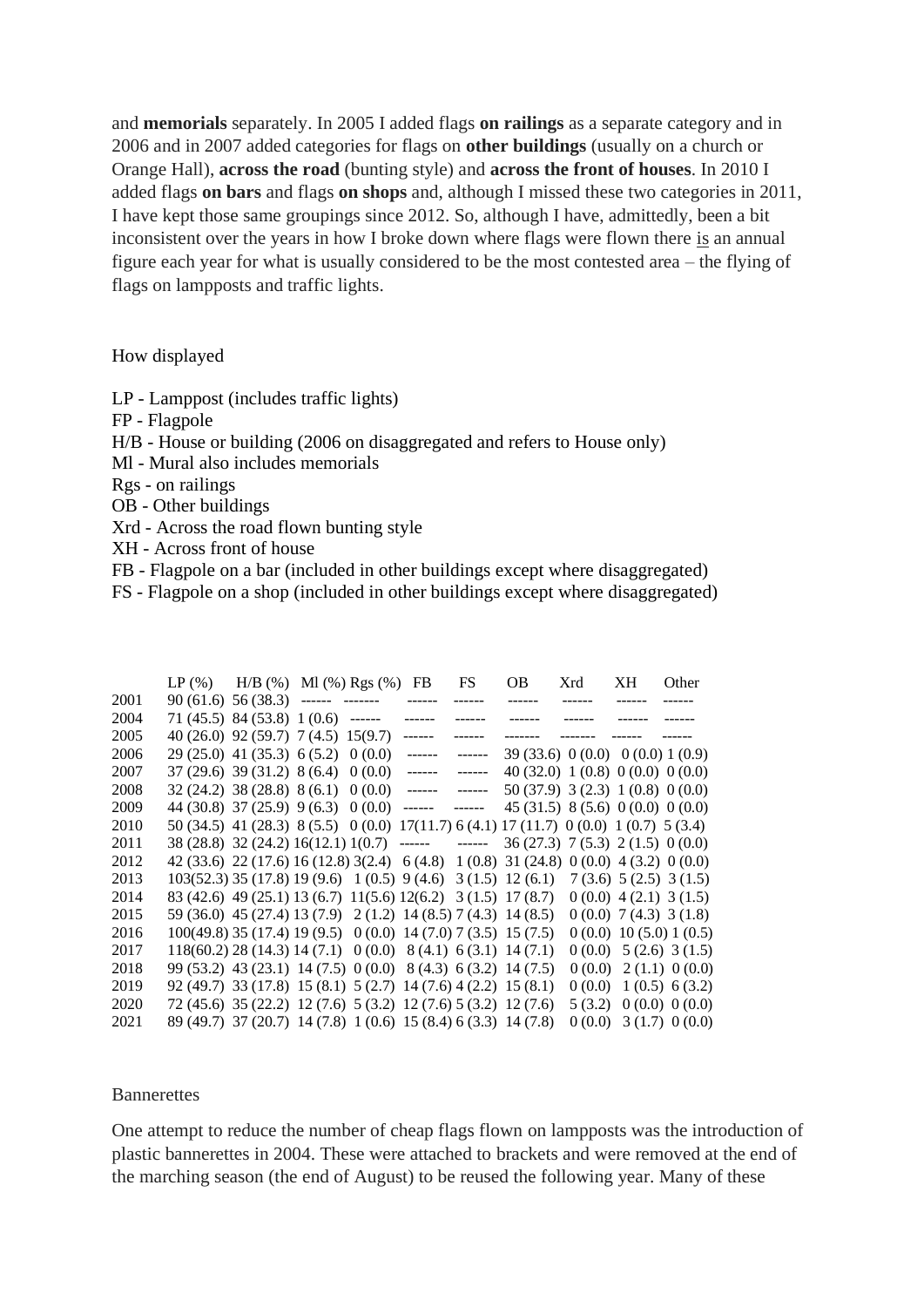banners were sponsored by organisations like Orange Lodges or individuals, including local politicians, but also families and friends of specific people to commemorate these individuals. For example, there has nearly always been a bannerette remembering Valerie Hamilton located close to the Methodist church on the Albertbridge Road at the junction with Templemore Avenue. This was because, I was informed, she was associated with that church. The vast majority of these bannerettes have featured an image of **King William crossing the Boyne on an orange background or Queen Elizabeth on a Union Flag background** with smaller numbers featuring a Northern Ireland flag. Bannerettes featuring images relating to the **First World War** were used in 2016-18 before returning to the former King Billy and Queen Elizabeth images in the following years.

Possibly the most contentious bannerette image appeared in 2005. Four bannerettes appeared on the Newtownards Road and featured an image of a masked gunman with the words **'UVF 1912 to present still undefeated**'. Other bannerettes featured images of Sir Edward Carson and the First World War and were apparently intended to link the present day UVF to the pre-World War One organisation of the same name – however, this UVF bannerette did not appear in subsequent years.

Despite this attempt to replace flags with bannerettes what has often occurred has been a 'belt and braces' situation where flags are flown alongside the bannerettes. For example, in 2017 where East Belfast Protestant Boys band  $50<sup>th</sup>$  anniversary flags were flown alongside the bannerettes.

Flags marking specific commemorations

Advances in technology have made it much easier to produce flags for specific events so that, for example, in 2008 we saw blue **Royal Irish Regiment** flags flown as part of the Homecoming event – this flag was flown on lampposts, Orange Halls, unionist party offices and became something of a pan-unionist symbol.

2012 saw the displaying of flags marking the **Queen's Diamond Jubilee** and the centenary of the **Ulster Covenant**.

In 2013 we saw **UVF centenary** flags.

In 2016 there were **Somme centenary** commemoration flags as well as **Northern Ireland football flags** marking Northern Ireland's participation in the European Nations football championship finals that year. Some flags even made a link between the two as the football finals were, coincidentally, played in France that year.

In 2017 13 **East Belfast Protestant Boys** 50<sup>th</sup> anniversary flags were displayed to mark the band's formation in 1967. Somewhat surprisingly 25 of these flags were flown the following year and 3 in 2019 which perhaps tells us something about the life cycle of specific flag designs.

In 2019 several banners and **Christian flags** were displayed at Cluan Place and nearby on the Albertbridge Road to commemorate, and to protest against, the murder of local man Ian Ogle by members of the UVF in January that year.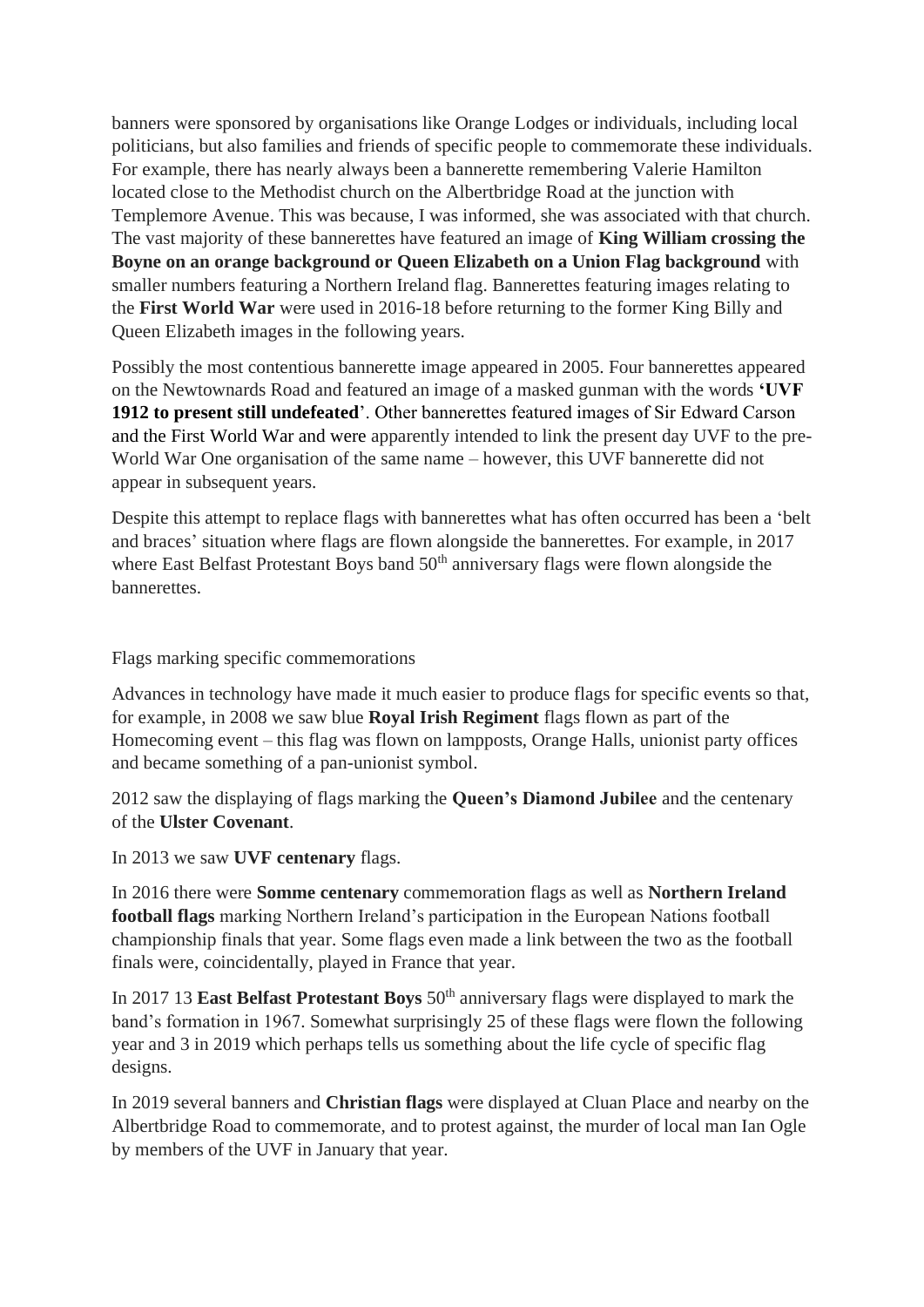In 2020, in the midst of the covid-19 pandemic there were fewer flags on display but these included 9 Union flags bearing the message '**Thank You NHS'.**

2021 saw a range of flag designs commemorating the **centenary of Northern Ireland**. I counted eight separate flag designs in this area alone and another on the Beersbridge Road and there were undoubtedly many more elsewhere.

## The Flags dispute 2012-13

I do not intend to get into the details of the political controversy of the flags dispute which erupted in late 2012. Suffice to say that the decision taken by Belfast City Council to reduce the number of days and locations on which the Union flag was flown on council buildings was not well received by unionists and loyalists. Unionists particularly blamed the Alliance party for supporting this decision although Alliance argued that they took the most sensible approach in what was a difficult situation. Nevertheless, the decision sparked protests and violence that continued well into the next year with an impact on how flags were displayed on the streets.

In 2012 the number of flags on display that summer had declined to 125 compared to 132 the previous year.

In early December 2012 flags were erected in protest against the Belfast City Council decision and on **31 December 2012** there were 114 flags on the three routes. Of these, 107 were Union flags and two were Northern Ireland flags.

In connection with a UVF centenary commemoration flags were erected on Sunday 14 April 2013 along a parade route which included Templemore Avenue and part of the Newtownards Road. A significant number of Union flags were still on display and in some instances **two flags were displayed on the same lamppost** - those lower on the lamppost were erected in connection with the flag protest and those higher up with the UVF centenary parade. A **specific UVF centenary flag**, featuring images of Sir Edward Carson, James Craig and Fred Crawford on a purple standard UVF flag, were prominent along the parade route. These had been commissioned by the body organising the parade and were available to buy in loyalist shops for £10 each. On the Newtownards Road no UVF centenary flags were displayed below Templemore Avenue as this was not on the parade route (thus avoiding the Short Strand interface). Some flags were removed on Thursday 25 April but most were left in place.

By 22 April 2013 140 flags were on display; 92 flags were Union (87) or NI (5) flags. There were also 42 UVF centenary flags, 2 UVF flags, 2 YCV flags, 1 36th Ulster Division flag and 1 Australian national flag.

By July 2013 there were 197 flags on display on the three main thoroughfares, the largest number in the 21<sup>st</sup> century at that time. The increase was clearly the result of ongoing loyalist antagonism over the Belfast City Council flag decision and the fact that many UVF centenary flags remained in place. All three routes showed an increase in the number of flags. Of the 197 flags on display 142 were either Union flags (116) or NI flags (26). There were 37 UVF related flags (including 32 UVF centenary flags) and 3 UDA flags.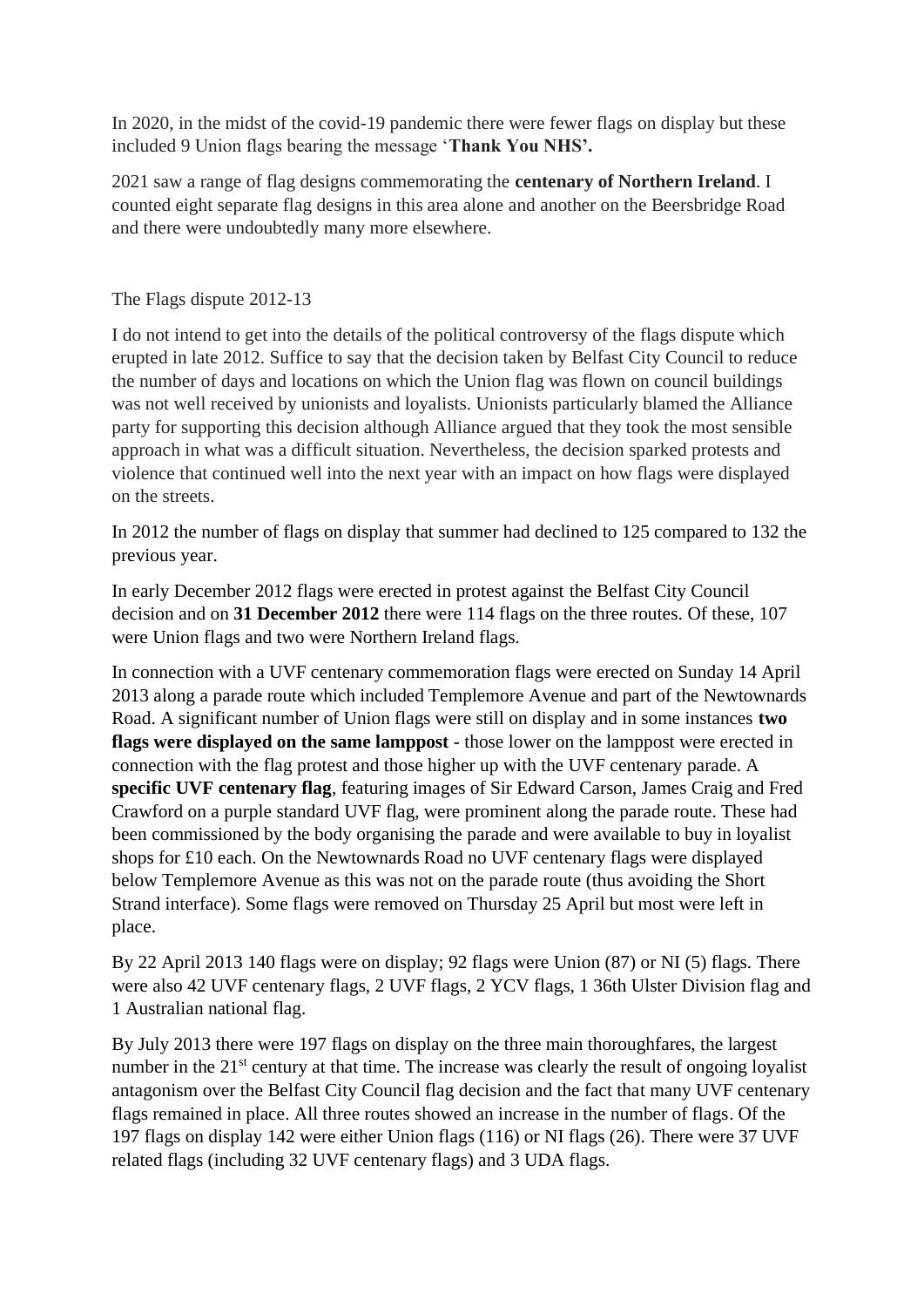By November 2013 almost all of these flags were still on display - unlike in previous years when they had been removed around September.

Around 9 December flags on lampposts in other areas of east Belfast - the Belmont Road, Holywood Road and the Upper Newtownards Road, were removed and Christmas lights put up. Presumably cherry pickers had been used to do both at the same time. However, flags on the Newtownards Road were left in place. A small number of flags on the Albertbridge Road and Templemore Avenue were also left up.

By 14 January 2014 most of the 2012-13 flags remaining on the Newtownards Road had been removed. There were 2 Union flags on lampposts, 1 Union flag at a memorial, 1 UVF flag on a lamppost, 1 UVF on a flagpole at a mural and 1 YCV on a flagpole at a mural still left up (6 total).

By 9 May new Union flags were on lampposts on the Albertbridge Road and on the Upper Newtownards Road.

Over the weekend of 7-8 June Union and NI flags were put up on lampposts on the Newtownards Road. Bannerettes were also erected over the weekend of 28-29 June in advance of the Somme parade on 1 July.

This increase in the number of flags may have been related both to the flags dispute but also to the PSNI campaign against the UVF in east Belfast.

The number of flags in July 2014 remained similar to the previous year at 195 (197 in 2013). Union and Northern Ireland flags accounted for 151 of these. There were 13 UVF related flags and 4 UDA related flags. The decline in UVF flag numbers being largely due to the disappearance of UVF centenary flags.

## 2015

In 2015 the number of flags declined to 164 (from 195). This may have been due to the fact that tensions surrounding the flags dispute of the previous years had eased somewhat. However, the number of flags on display was still higher than they had been before the flags protests began.

There were fewer Scottish flags on display this year than the previous year (12 down to 6) and many of those flown were part of the flags of the UK display (ie with UJ, NI and sometimes England or Wales) but they were rarely flown individually as would have been more common in previous years. The pro-independence policy of the Scottish National Party may well have been a factor in this decline and by 2020 and 2021 only three Scottish Saltires were on display.

## 2016

2016 was dominated by two major centenaries - the Easter Rising and the Battle of the Somme. Flags were put up on the Newtownards Road on 6 June. Some flags were removed on the weekend of 1-2 October - however, the green Somme centenary flag and East Belfast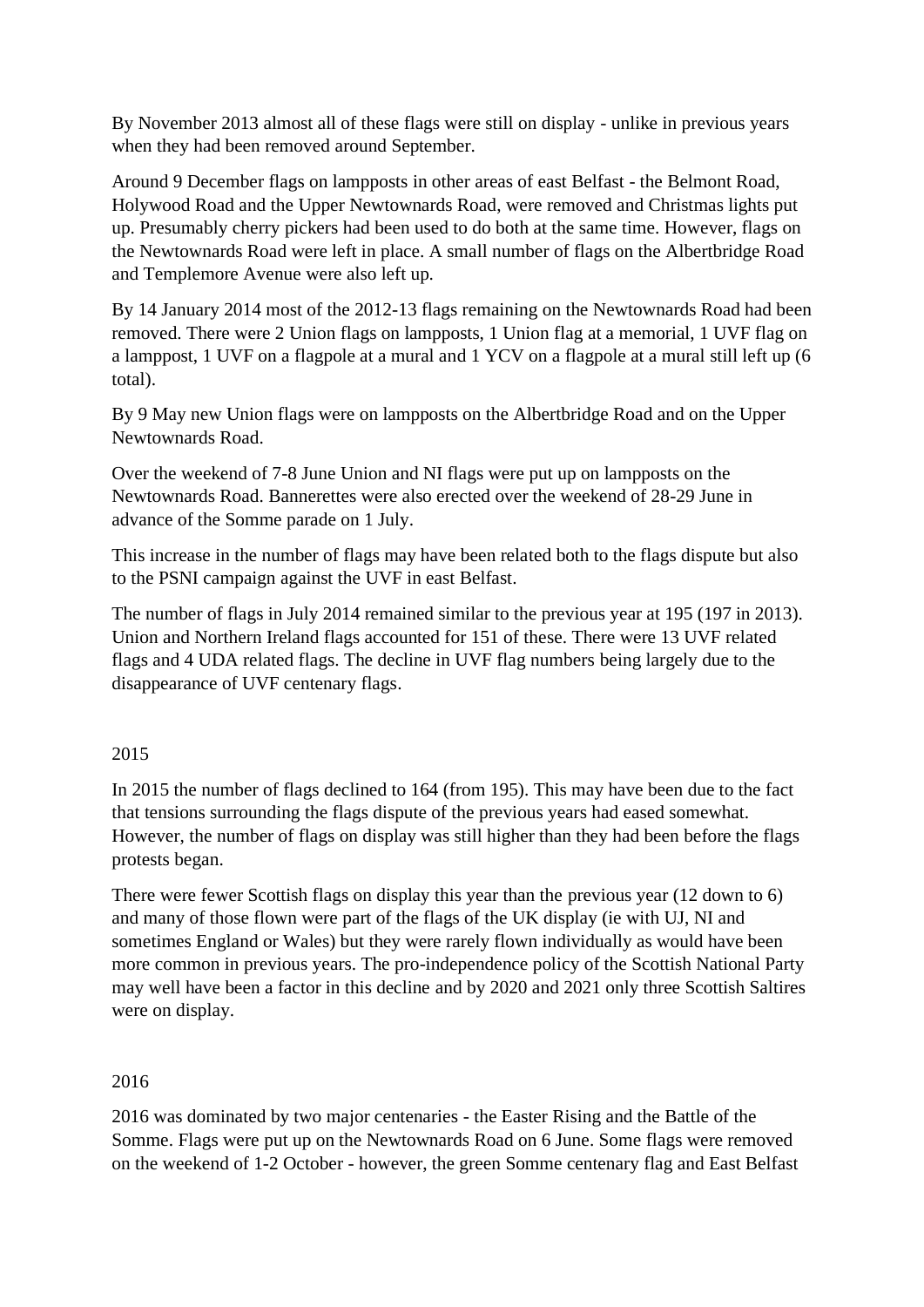Somme centenary flags among others were left up. UVF flags were taken down on 29 October while the remainder (except for a handful) were taken down along with bunting on 28 November.

In July 2016, 201 flags were on display on the three thoroughfares, the greatest number during the period. Union and NI flags accounted for only 78 of the flags - the lowest number since 2007. There were 11 paramilitary flags on display, 7 UVF related and 4 UDA. There was also an interesting change in the type of UVF related flag on display, RHC flags disappearing completely while YCV flags (with the connection to the First World War) were 5 of the 7 UVF flags. There were 74 Somme Centenary flags while another 10 flags commemorated the 36th Ulster Division. Against the background of the Brexit campaign one bar also displayed a European Union flag but with the word OUT in the centre.

## 2017-19

Between 2017 and 2019 the number of flags on display declined slightly from 196 to 186 and then 185.

## 2020

2020 was dominated by the fall-out from the Coronavirus pandemic. Many traditional commemorations were cancelled and these included the First of July Somme commemoration parade and the Twelfth parades. Nevertheless, flags did appear in many of the usual locations. Union flags bearing the words 'Thank You NHS' were erected on lampposts on the Newtownards Road over the weekend of 30-31 May, however, these were noticeably lower on the lampposts than the usual summer flags. Large (9ftx6ft) Union and Ulster Banner flags were erected on the same lampposts the following weekend (6-7 June) while many of the other usual points where flags were flown (eg the Prince Albert bar) also had flags on display by this time. In Templemore Avenue many houses were already decorated with flags and bunting in early June but plastic bannerettes were not erected until 14-15 June. Some of these appeared to be new bannerettes. Flags also appeared at the murals on Freedom Corner on the Newtownards Road by 29 June. Interestingly, bunting was not strung across the Newtownards Road as it had been in previous years and the use of larger Union and NI flags may have been a substitute for this. Intriguingly a Belgian national flag which had flown on a pole in Templemore Avenue had been removed by 14 July!

In the wake of the controversial funeral of republican Bobby Storey (which appeared to ignore social distancing rules) at the end of June there was an upsurge in loyalist activity. Most flags had already been erected by this time but there was a renewed surge in bonfire making. Mainstream Orange leaders still called for bonfires not to go ahead or that fewer than 30 people should attend in line with health regulations but this was not observed in many cases.

On 11 July it was reported that Ballymacarrett District Orange Lodge was urging the public to stay at home and stay safe and they would 'bring the Twelfth to the community.' (Belfast Live) Flags were removed from the Newtownards Road over the weekend of 3-4 October.

## 2021

As in the previous year, the early months of 2021 were dominated by the fall-out from the Covid-19 pandemic. The vaccination programme had been proving successful, however, so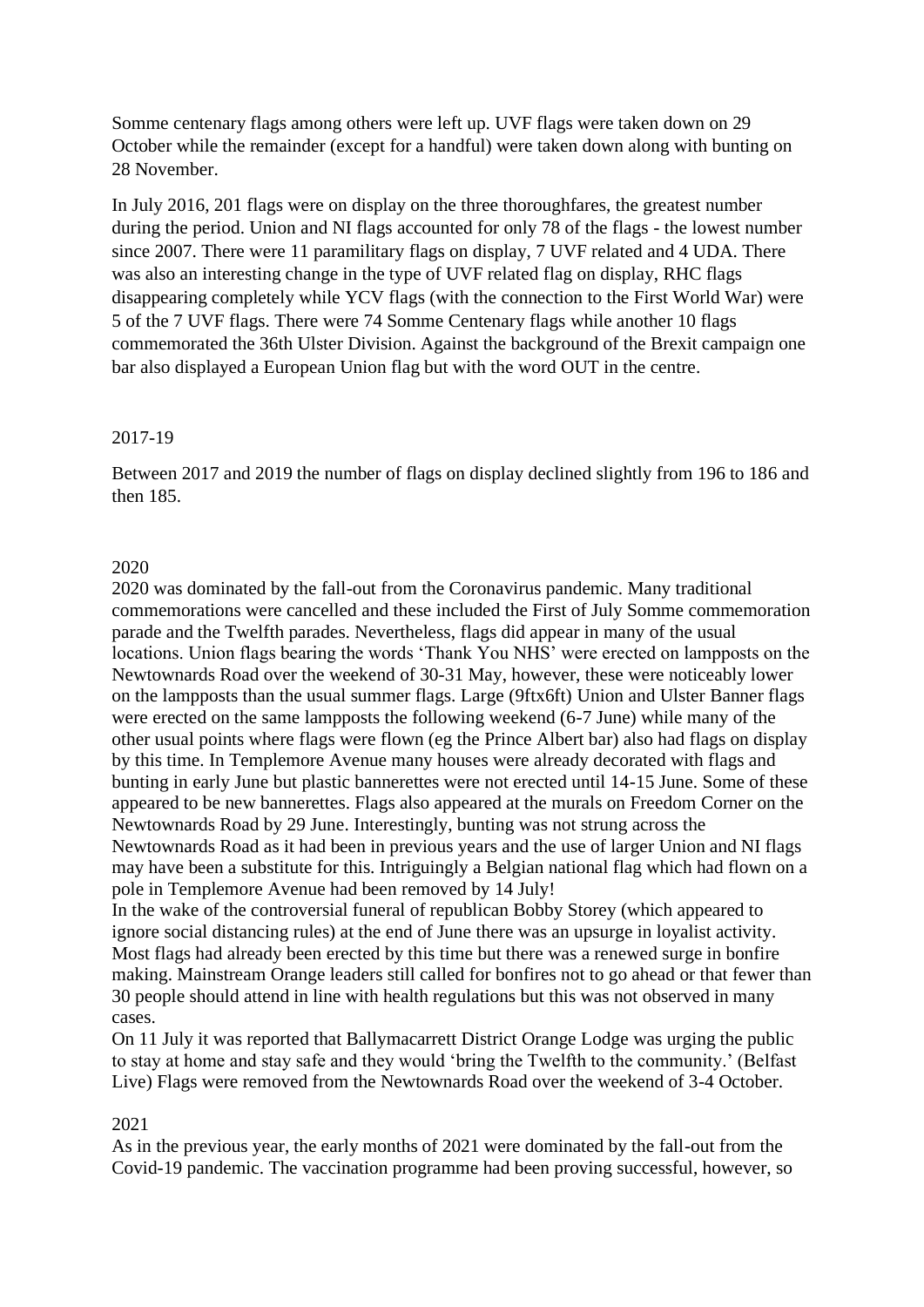that by the spring of 2021 there was much talk of things possibly returning to normal in the summer – and this included parades and other commemorations. A number of significant factors were at play in 2021; Unionist anger of the fall-out from Brexit and the NI Protocol, continuing discontent over the non-prosecution of Sinn Fein members who participated in the Bobby Storey funeral, and commemoration of the centenary of Northern Ireland. As well as this there was continuing bad feeling between the local UVF based around Pitt Park and the PSNI as well as the outworking of the UVF murder of Ian Ogle. Somewhat surprisingly there were no UDA flags marking the  $50<sup>th</sup>$  anniversary of the creation of that organisation. Flags had already begun appearing on houses, bars and lampposts in early March following the success of Glasgow Rangers in winning the Scottish football premiership and by May Northern Ireland centenary flags were also appearing. Indeed, Glasgow Rangers flags proved to be some of the most popular sellers of the year at the Union Jack Shop on the Newtownards Road.

By mid-May red, white and blue bunting had been strung across part of the Newtownards Road at the Constitutional Club bar and this was likely associated with Glasgow Rangers' Scottish Premiership win. More flags appeared along the Newtownards Road over the weekend of 22-23 May. As in the previous year there was no bunting across the Newtownards Road in July but larger (9 foot by 6 foot) Union and Ulster Banner flags were flown on lampposts along the road.

There were numerous new flag designs for the Northern Ireland centenary on display. Among these were a blue flag designed by the Loyalist Communities Council (LCC) and a similar blue flag with orange lilies produced by No.6 District of the Orange Order in east Belfast. A revised version of the NI 'comfer shop' flag was also produced. The Orange Order also produced its own centenary flag which was more prominent than the usual Orange Standard this year. Overall, NI centenary commemoration flags accounted for 39 of the 179 flags on the three main thoroughfares. No UDA flags were on display this year and those which would normally be flown at murals on the Newtownards Road were replaced with LCC blue centenary flags and by a B Specials commemorative flag.

## **Overview**

The period began with an upsurge in the displaying of UDA and UVF related flags as part of the outworking of a UDA-UVF feud which occurred in 2000. By 2004, when the author began this survey, paramilitary flags had declined dramatically.

Throughout the period the Union Flag remained the most numerous flag on display. The greatest number appeared in 2013 (116) in the middle of the flag dispute with Belfast City Council. In almost every other year the Northern Ireland flag (Ulster Banner) was most common except in 2013 when there were a greater number of UVF flags.

The total number of flags on the three main thoroughfares ranged between 116 in 2006 and 201 in 2016. The number and type of flag on display was influenced by political events, by historical commemorations and, to a lesser extent, sporting achievements. Commemorations saw an upsurge in UVF flags in 2013, East Belfast Protestant Boys band flags in 2017, the Battle of the Somme centenary in 2016 while flags were also left up longer in 2018 at the time of the centenary of the ending of the First World War. Sporting achievements such as Northern Ireland's qualification for the European Nations competition finals in 2016 were also a factor.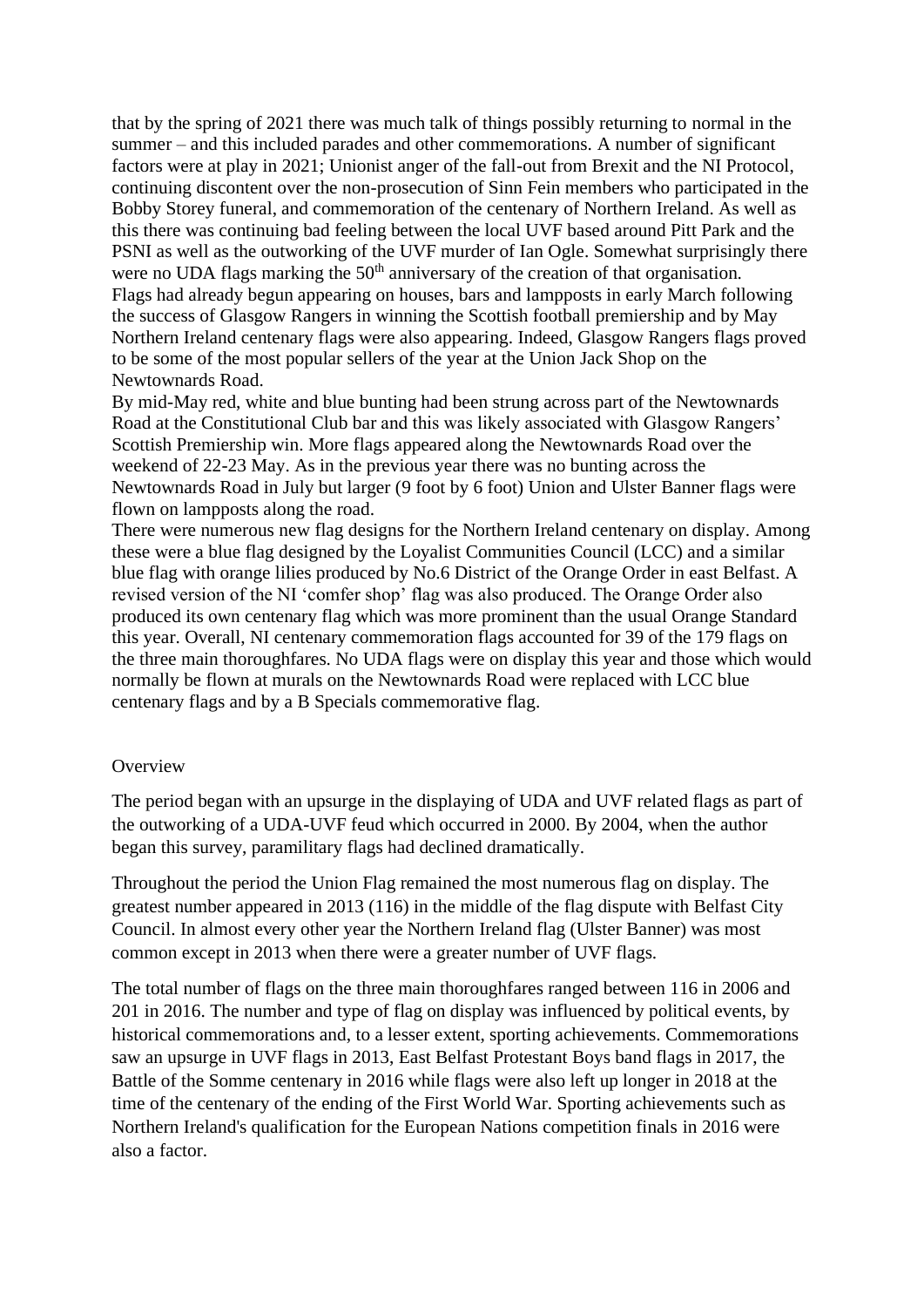Political and security events were also important. In this regard the flags dispute which began in December 2012 was a significant factor in the increase in the number of flags flown in 2013 (which was also the centenary of the UVF). The increase in the number of UVF flags in 2019 (most saying UVF East Belfast Battalion) was also probably linked to the murder of Ian Ogle and criticism of the local UVF earlier in the year.

There were comparatively few King William, Orange Order and Battle of the Boyne flags flown. This might be interpreted as an indication, as Dominic Bryan has pointed out, of a change away from commemorating the Battle of the Boyne to the Somme and the First World War and to events associated with the more recent Troubles.

2020 saw a decline in the number of flags on display (down 15 percent on the previous year) and this was undoubtedly driven by the Covid-19 lockdown although some side streets showed an increase in the flags on display. 2021 saw an increase in the number of flags, partly driven by flags commemorating the centenary of the creation of Northern Ireland. Although 2021 was also the 50th anniversary of the creation of the UDA there were no UDA flags on display on the main thoroughfares I surveyed.

So, finally, although these figures tell us something about what has happened with flag displays on three main thoroughfares in a loyalist area of inner east Belfast there are also limitations. The count was taken at a time when the greatest number of flags would normally be on display but not (apart from the years of the flags dispute) how this compares with other times of the year. Nor does it tell us what is happening outside of this area and how representative it is of other loyalist areas. If you are interested in knowing the answers to these questions let me know how big a grant you are willing to provide to fund the research and we can discuss it. In the meantime I think these figures at least give us some hard facts to back up some of the speculation about flag displays.

## Flags of our Fathers?

So, to return to the question I posed in the title – are these the flags of our fathers – or at least those of the loyalist area around the Newtownards Road, Albertbridge Road and Templemore Avenue? What has changed and what has remained the same over the course of twenty years.

Some of the flags on display, such as the Union and Northern Ireland flags, might be seen as traditional but many are new flag designs drawing on British military themes or unionist and loyalist traditions and iconography. Technological changes have played a significant part in much of this by providing cheaper flags and a wide range of easily produced designs. In some ways, therefore, it is impossible to compare today's situation with that which existed thirty or forty years ago - before this technology was available. There has also been a tendency to leave flags up longer - again this is partly driven by the fact that the flags are relatively cheap